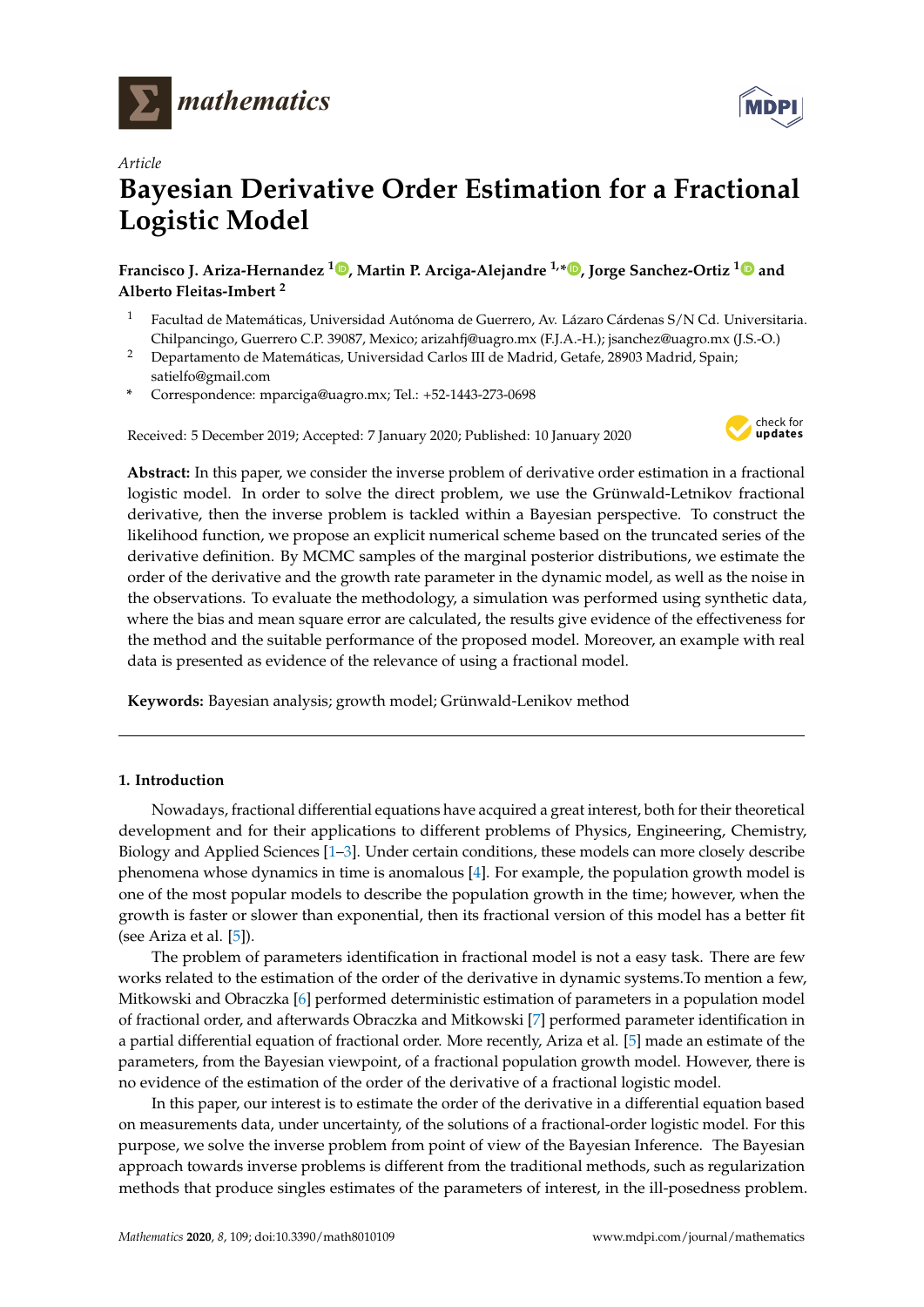In the statistical inversion theory via Bayesian approach, the solution of the inverse problem is the posterior probability distribution of the unknowns, which can be used to obtain estimates (see [\[8\]](#page-7-6)).

In addition to the estimation, we do not have an analytical form of the direct problem, so a numerical algorithm is required to find numerical solutions of the model under study. For simplicity, we propose to use a numerical scheme based in the Grünwald-Letnikov definition for a the fractional derivative; however, other numerical schemes can be used, such as Heydari et al. [\[9\]](#page-7-7). Christen et al. [\[10\]](#page-7-8) study the case when it is necessary to involve numerical methods to approximate the forward maps of the ordinary and partial differential equations with intractable solutions, which lead to the use of a numerical posterior distributions.

Bayesian statistical aspects in inverse problems, we can find in [\[8,](#page-7-6)[11,](#page-7-9)[12\]](#page-7-10), which supply a vast bibliography on the subject. Capistran et al. [\[13\]](#page-7-11) also performed a Bayesian analysis of inverse problems in ordinary differential equations (ODE's). Bahaumik [\[14\]](#page-7-12) use Bayesian two-step approach to solve inverse problem in ODE's, that don't have closed form analytic solution. Calvetti et al. [\[15\]](#page-7-13) mentioned several articles on the development of Bayesian inverse problems in a wide range of applications, such as engineering, geophysics, life sciences and economy.

#### **2. The Model**

This paper deals with a model composed as follows:

1. A fractional differential equation given by

<span id="page-1-0"></span>
$$
\mathcal{D}^{\alpha} x(t) = a x(t) \left( 1 - \frac{x(t)}{N} \right), \qquad a > 0, \quad \alpha \in (0, 1];
$$
  
\n
$$
x(t_0) = x_0,
$$
\n(1)

where  $x(t)$  is the state variable of the system at the time *t*,  $x_0$  is the initial condition, *a* is a positive constant and *N* represents a sort of "ideal" population or "carrying capacity". Here D*<sup>α</sup>* is the integral operator defined by

$$
\mathcal{D}^{\alpha}x(t)=\frac{1}{\Gamma(1-\alpha)}\int_0^t\frac{x'(\tau)}{(t-\tau)^{\alpha}}d\tau,
$$

where  $\mathcal{D}^\alpha$  is known as the Caputo fractional derivative for  $\alpha\in(0,1)$ , and  $\Gamma$  is the Gamma function, 2. A statistical model given by

<span id="page-1-1"></span>
$$
y_i = g(x(t_i)) + \varepsilon_i, \qquad i = 1, \dots, n,
$$
 (2)

where *ε<sup>i</sup>* is a Gaussian error, *y<sup>i</sup>* correspond to the *i*-th observed value under uncertainty from a solution of Equation [\(1\)](#page-1-0) at the discrete time  $t_i \in [0, T]$ ,  $i = 1, 2, \ldots, n$ ; *g* is the observation function.

Note that if  $\alpha = 1$  in the Equation [\(1\)](#page-1-0), then we get the well known classical logistic model, with solution

$$
x(t) = \frac{Nx_0}{x_0 + (N - x_0)e^{-at}}.
$$
\n(3)

On the other hand, when 0 < *α* < 1, we do not have an analytical solution; then, a numerical approach is required to find a numerical approximation of the direct problem. In this work, using the fact that  $\mathcal{D}^{\alpha}x(t) \approx {}^{GL}\mathcal{D}^{\alpha}x(t)$  (see [\[16\]](#page-7-14)), where  ${}^{GL}\mathcal{D}^{\alpha}x(t)$  is the Grünwald-Letnikov's derivative, defined by

$$
^{GL}D^{\alpha}x(t) = \lim_{h \to 0} h^{-\alpha} \sum_{k=0}^{\infty} (-1)^k { \alpha \choose k} x(t - kh), \qquad (4)
$$

where

$$
\binom{\alpha}{k} = \frac{\Gamma(\alpha+1)}{\Gamma(k+1)\Gamma(\alpha-k+1)},
$$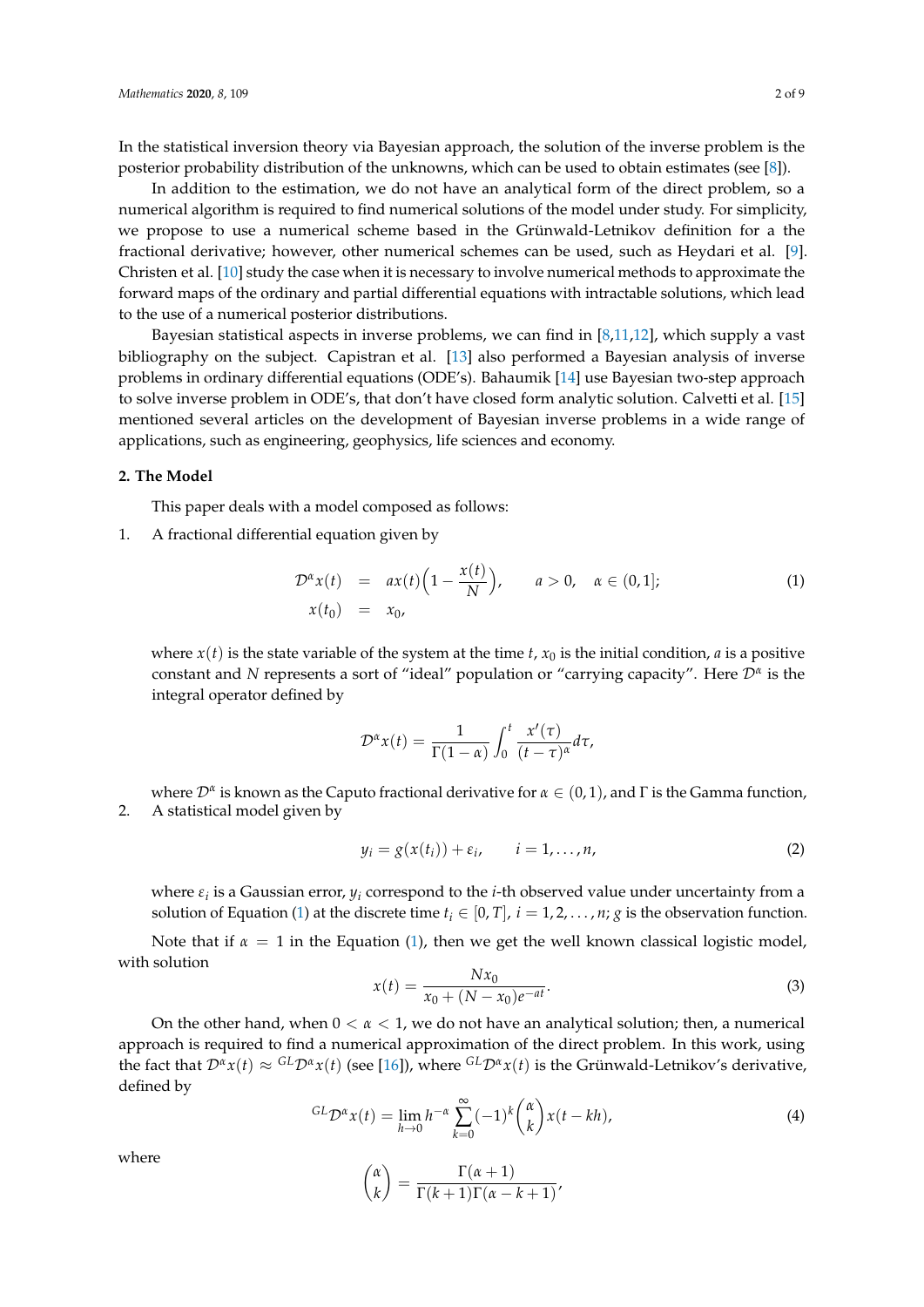we get the following approximation, for *h* sufficiently small,

<span id="page-2-0"></span>
$$
{}^{GL}D^{\alpha}x(t_m) \approx \Delta_h^{\alpha}(t_m) = h^{-\alpha}\sum_{k=0}^m (-1)^k {\alpha \choose k} x(t_m - kh), \quad t_m = mh, \quad m = 0, 1, 2, \ldots \tag{5}
$$

Therefore, from Equations [\(5\)](#page-2-0) and [\(1\)](#page-1-0) we arrive to the following explicit numerical scheme,

<span id="page-2-1"></span>
$$
x_m^h = \sum_{k=1}^m (-1)^{k+1} \binom{\alpha}{k} x_{m-k}^h + h^{\alpha} a x_{m-1}^h \left( 1 - \frac{x_{m-1}^h}{N} \right). \tag{6}
$$

In this sense, we now have a discrete model analogous to model Equation [\(2\)](#page-1-1),

<span id="page-2-3"></span>
$$
y_i^h = g(x_m^h(t_i)) + \varepsilon_i, \qquad i = 1, \dots, n. \tag{7}
$$

#### **3. Bayesian Estimation**

Nowadays, the uncertainty quantification from a Bayesian perspective for the differential equations is a very interesting subject because of the great number of applications. In this paper, we study the derivative order estimation, trough Bayesian approach, for a fractional logistic model. Fan et al., [\[17](#page-7-15)[,18\]](#page-7-16) give evidence of the effectiveness to solve inverse problems under the Bayesian perspective in fractional models. In [\[8\]](#page-7-6) we can find in detail the Bayesian approach for inverse problems. Hence, the solution to inverse problem under the Bayesian approach is find the posterior distribution of the parameter of interest, which is obtained by the Bayes' theorem as

$$
p(\theta|\mathbf{y}) = \frac{L(\mathbf{y}|\theta) p(\theta)}{\int_{\Theta} L(\mathbf{y}|\theta) p(\theta) d\theta'},
$$
\n(8)

where  $\theta$  is the vector of the parameters of interest  $\alpha$ ,  $a$  and  $\sigma^2$ ;  $y$  are the observations data,  $p(\theta)$  is the prior distribution of *θ*, which is obtained under the assumption that *α*, *a* and *σ* <sup>2</sup> are independent random variables, so

$$
p(\theta) = p(a) p(\alpha) p(\sigma^2),
$$

according to parameter space of  $\alpha$ ,  $a$  and  $\sigma^2$  , we propose the prior distributions as

$$
a \sim \Gamma(r_a, \lambda_a),
$$
  
\n
$$
\alpha \sim U(0, 1),
$$
  
\n
$$
\tau \sim \Gamma(r_\tau, \lambda_\tau),
$$

where  $\Gamma(r, \lambda)$  is the Gamma distribution with shape parameter *r* and rate parameter  $\lambda$  and  $U(0, 1)$  is the Uniform distribution on interval  $(0,1)$ ,  $\tau = 1/\sigma^2$  is the precision parameter and  $\Theta = \mathbb{R}^+ \times (0,1) \times \mathbb{R}^+$ .

The likelihood function is obtained by

<span id="page-2-2"></span>
$$
L(\mathbf{y}|\boldsymbol{\theta}) = \tau^{n/2} (2\pi)^{-n/2} \exp\left\{-\frac{\tau}{2} \sum_{i=1}^{n} (y_i - g(x(t_i)))^2\right\}.
$$
 (9)

where  $x(t_i)$ ,  $i = 1 \ldots$ , *n* is a solution from Equation [\(1\)](#page-1-0).

In our case, when  $\alpha \in (0,1)$ , we don't have an explicit expression of the solution in Equation [\(1\)](#page-1-0). Thus, instead of  $x(t)$ , we use a numerical approximation  $x^h$  given by Equation [\(6\)](#page-2-1) in Equation [\(9\)](#page-2-2), in order to obtain a new likelihood function  $L^h(\mathbf{y}|\boldsymbol{\theta})$ . Then, from now ahead our statistical inference is going to come from a new posterior distribution  $p^h(\theta|y) \propto L^h(\mathbf{y}|\theta) \, p(\theta)$  [\[13\]](#page-7-11).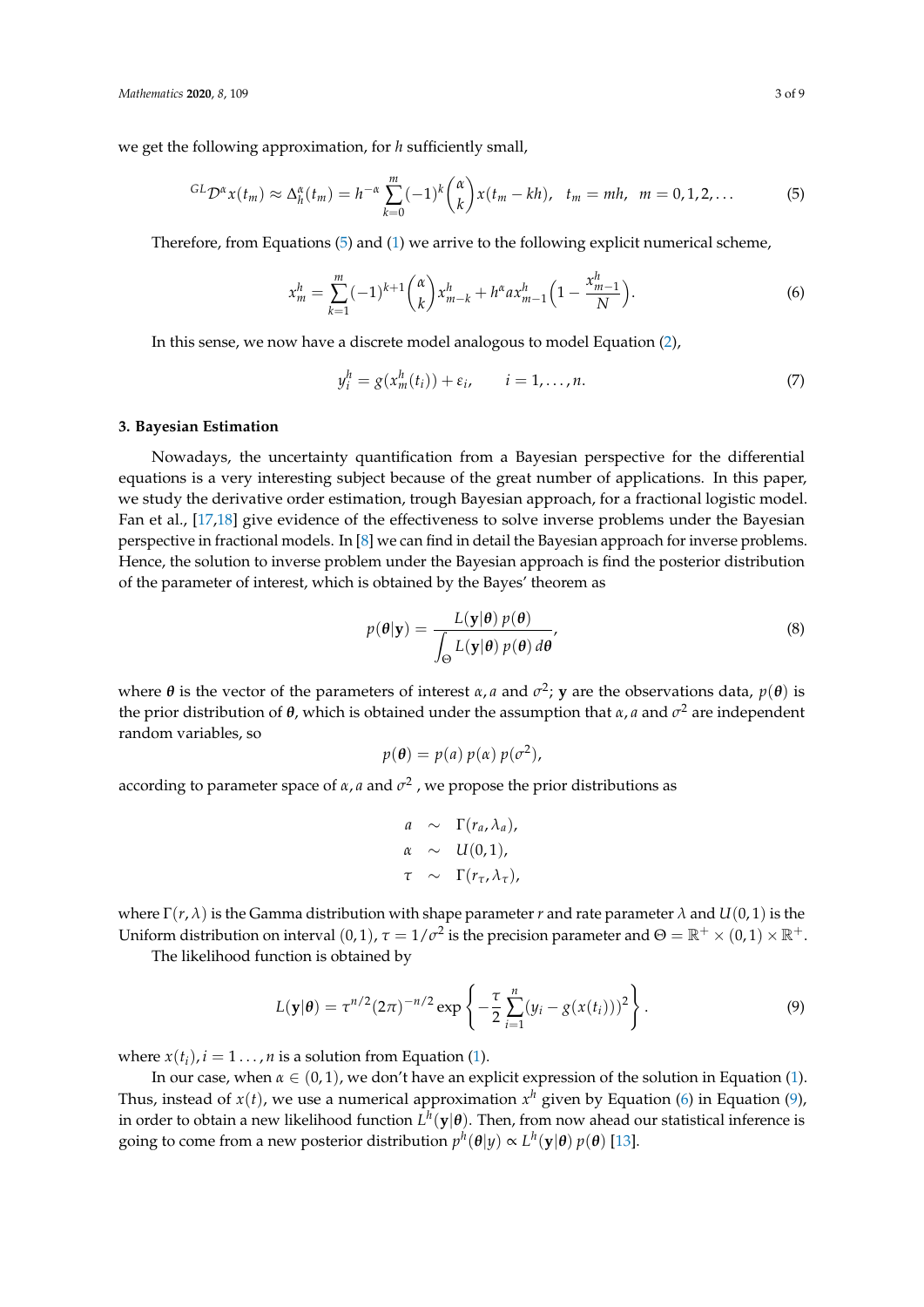In order to approximate *p h* (*θ*|*y*) we implement Markov Chain Monte Carlo (MCMC) methods, using JAGS within the R software [\[19\]](#page-7-17). For more details about the JAGS package see [\[20–](#page-7-18)[22\]](#page-7-19). For Bayesian point estimation, we use the MAP estimator of *θ*, i.e.,

$$
\hat{\theta}_B = \arg \max_{\theta \in \Theta} p^h(\theta | \mathbf{y}). \tag{10}
$$

To draw samples from the posterior distribution, JAGS use the Gibbs sampling and sometimes it is combined or replaced by complex techniques such that Metropolis-Hastings algorithm, Slice sampling [\[23\]](#page-8-0) and Adaptive Rejection Sampling.

# **4. Simulation**

In this section, we carried out a simulation study to give evidence of the properties of Bayesian estimators in the context of the inverse problem for fractional logistic model  $(\mathcal{M}_1)$  in the presence of the ordinary logistic model ( $\mathcal{M}_2$ ) misspecification. For this task, we used R [\[19\]](#page-7-17) with R2jags package [\[21\]](#page-7-20), following the procedure below:

- 1. We generated 1000 synthetic data sets from the fractional logistic model using  $a = 1$ ,  $\sigma^2 = 30$ , *X*<sup>0</sup> = 20 and for the values *α* = 0.25, 0.5, 0.75, for two sample sizes, *n* = 25 and *n* = 50, and  $h = 0.16$  and 0.08, respectively. Each data set was simulated using the model defined in Equations [\(6\)](#page-2-1) and [\(7\)](#page-2-3) and  $g$  as identity function.
- 2. We calculated the MAP estimators of the parameters for the models  $\mathcal{M}_1$  and  $\mathcal{M}_2$ . To make inference, we use a total of 2000 iterations for each parameter of interest, with two chains of length 10,000 each one. We propose the following weakly informative prior distributions [\[24\]](#page-8-1),

 $a \sim \Gamma(0.001, 0.001), \quad \alpha \sim U(0, 1), \quad \tau \sim \Gamma(0.001, 0.001).$ 

3. From the 1000 samples, we obtained measures of the bias and mean-squared error of the estimators.

For each simulation, we carried out standard convergence diagnostics, such as the factor of reduction, the Gelman-Rubin factor and Geweke diagnostics, which were calculated and showed evidence of convergence. In Table [1,](#page-4-0) we report the estimate bias and estimate mean squared error for the cases considered. In the fractional logistic model, both the bias and mean squared error are very close to the zero value in all the cases studied, as expected. In contrast, if we use the ordinary logistic model for the same data, the bias and mean squared error are less accurate compared to the fractional logistic model. Moreover, we can observe that the bias and mean squared error are increasing when the *α* value tends to zero.

|             |                 | $\mathcal{M}_1$ |            | $\mathcal{M}_{2}$ |            |  |  |
|-------------|-----------------|-----------------|------------|-------------------|------------|--|--|
| Sample Size | Parameter       | <b>Bias</b>     | <b>MSE</b> | <b>Bias</b>       | <b>MSE</b> |  |  |
|             |                 | $\alpha = 0.25$ |            |                   |            |  |  |
| $n = 25$    | $\mathfrak a$   | $-0.00048$      | 0.00004    | 0.446             | 0.199      |  |  |
|             | $\alpha$        | $-0.00088$      | 0.00005    |                   |            |  |  |
|             | $\sigma^2$      | $-0.01410$      | 0.00021    | $-0.288$          | 0.081      |  |  |
|             | $\alpha = 0.5$  |                 |            |                   |            |  |  |
|             | $\mathfrak a$   | 0.00042         | 0.00006    | 0.283             | 0.082      |  |  |
|             | $\alpha$        | $-0.00037$      | 0.00001    |                   |            |  |  |
|             | $\sigma^2$      | $-0.01350$      | 0.00019    | $-0.190$          | 0.037      |  |  |
|             | $\alpha = 0.75$ |                 |            |                   |            |  |  |
|             | $\mathfrak a$   | 0.00083         | 0.00007    | 0.145             | 0.022      |  |  |
|             | $\alpha$        | $-0.00097$      | 0.00014    |                   |            |  |  |
|             | $\sigma^2$      | $-0.01330$      | 0.00019    | $-0.086$          | 0.008      |  |  |

| <b>Table 1.</b> Estimation of Bias and MSE. |
|---------------------------------------------|
|---------------------------------------------|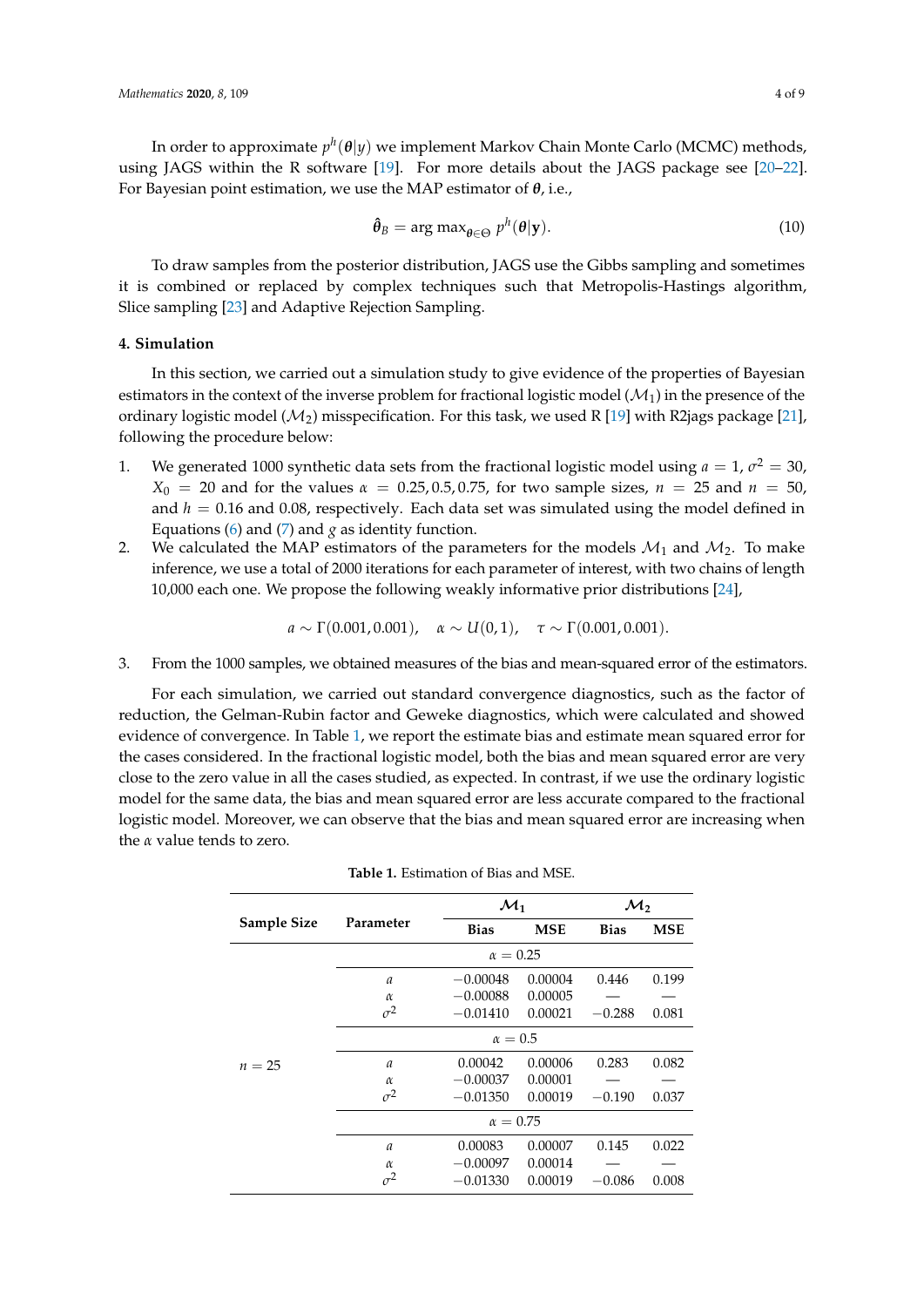<span id="page-4-0"></span>

|             |                 | $\mathcal{M}_1$ |            | $\mathcal{M}_2$ |       |  |  |
|-------------|-----------------|-----------------|------------|-----------------|-------|--|--|
| Sample Size | Parameter       | <b>Bias</b>     | <b>MSE</b> | <b>Bias</b>     | MSE   |  |  |
|             | $\alpha = 0.25$ |                 |            |                 |       |  |  |
| $n=50$      | $\mathfrak a$   | $-0.00014$      | 0.00002    | 0.433           | 0.188 |  |  |
|             | $\alpha$        | $-0.00004$      | 0.00003    |                 |       |  |  |
|             | $\sigma^2$      | $-0.00710$      | 0.00006    | $-0.310$        | 0.095 |  |  |
|             | $\alpha = 0.5$  |                 |            |                 |       |  |  |
|             | $\mathfrak a$   | 0.00049         | 0.00002    | 0.294           | 0.087 |  |  |
|             | $\alpha$        | $-0.00022$      | 0.00005    |                 |       |  |  |
|             | $\sigma^2$      | $-0.00640$      | 0.00005    | $-0.178$        | 0.032 |  |  |
|             | $\alpha = 0.75$ |                 |            |                 |       |  |  |
|             | $\mathfrak a$   | 0.00074         | 0.000035   | 0.178           | 0.032 |  |  |
|             | $\alpha$        | $-0.00052$      | 0.00830    |                 |       |  |  |
|             | $\sigma^2$      | $-0.00650$      | 0.00005    | $-0.069$        | 0.005 |  |  |

**Table 1.** *Cont*.

<span id="page-4-1"></span>In Figure [1](#page-4-1) we present, as an example, four sets of synthetic data from the model Equations [\(6\)](#page-2-1) and [\(7\)](#page-2-3) generated with values of the parameters  $a = 1$ ,  $\sigma^2 = 30$ ,  $n = 25$ ,  $h = 0.16$  and  $\alpha =$ 0.25, 0.50, 0.75, 0.95, respectively.



**Figure 1.** Synthetic data from the model Equations [\(6\)](#page-2-1) and [\(7\)](#page-2-3).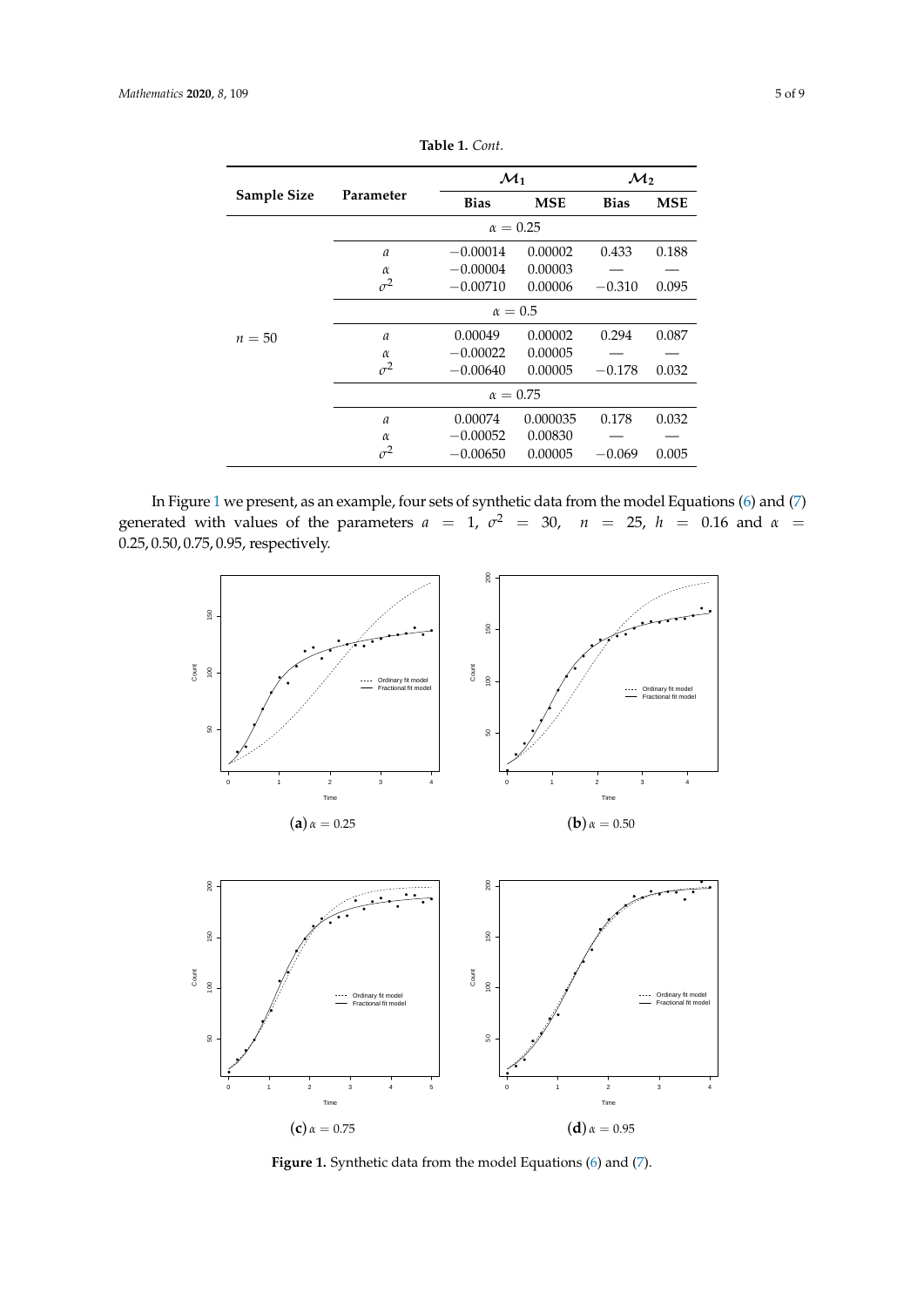#### **5. Illustrative Example**

An example with real data is given to illustrate the Bayesian estimation of the derivative order in the fractional logistic model proposed in this paper. The observation data consists of 15 measurements of electric power (in kilowatts) from 20 serial connected solar panels of 255 watts each one. This data was obtained each 20 minutes from 9:20 to 14:00 hours using, a 5 kW digital inverter on July 27, 2018, in Acapulco, Mexico.

At a first glance (see Figure [2\)](#page-5-0), we can observe a S-shape behaviour of the data; however, the ordinary logistic model is unable to fit the data accurately. Then, to tackle this problem we add a parameter for the order of the derivative.

For this example, we used two chains, each with 500,000 iterations, and the first 250,000 were discarded, taking a thinning rate of 50. Thus, 10,000 posterior samples were used to obtain the summary statistics about the parameters of interest. The prior distributions used were for  $\alpha \sim U(0,1)$ ,  $a \sim$  $\Gamma(0.001,0.001)$  and  $1/\sigma^2 \sim \Gamma(0.001,0.001).$  We carried out standard convergence diagnostics, the values of factor reduction for each parameter were close to 1 for both models. Also, the Gelman-Rubin factor and Geweke diagnostics were calculated and showed evidence of convergence. As Bayesian point estimates of the parameters were used the posterior means, resulting, for  $\mathcal{M}_1$  :  $\hat{\alpha} = 0.95$ ,  $\hat{a} = 0.12$  and  $\hat{\sigma}^2 = 0.02$ , for  $\mathcal{M}_2$ :  $\hat{a} = 0.08$  and  $\hat{\sigma}^2 = 0.07$ . Figure [2,](#page-5-0) shows the fitted models considered.

<span id="page-5-0"></span>

**Figure 2.** Data panel.

The Figure [3,](#page-6-0) shows the trace and estimated posterior distributions of the estimated parameters of interest.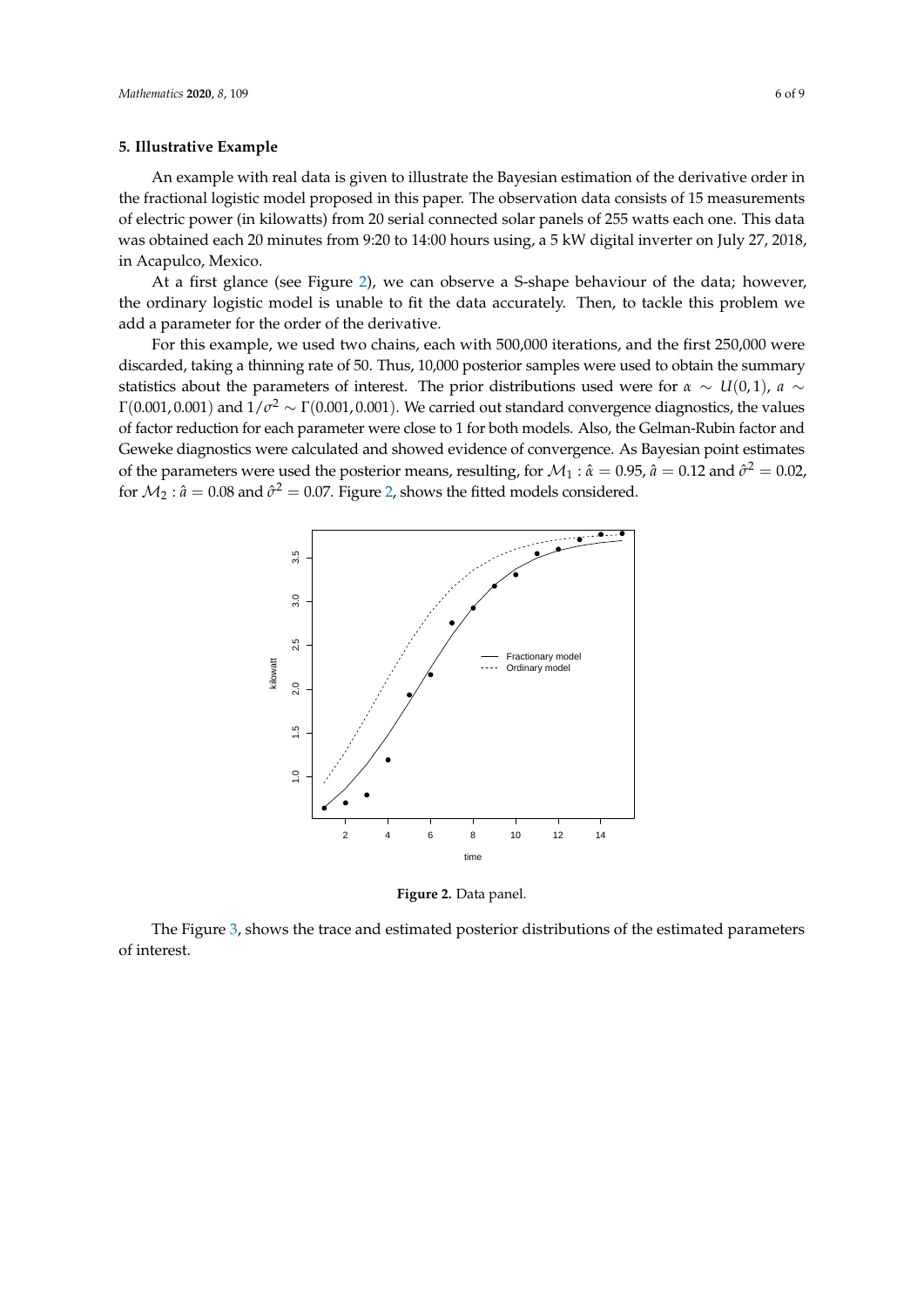<span id="page-6-0"></span>

**Figure 3.** Trace and estimated posterior densities of *a*, *α* and *σ*.

# **6. Concluding Remarks**

In this paper, taking into account an experimental dataset with noise, we solve an inverse problem for a fractional logistic model via the Bayesian perspective, where the derivative order is included as a parameter of interest; that is, the order of the derivative is considered as a random variable, with a non-informative prior probability density function in the interval (0, 1). Then, we implement MCMC methods to obtain the posterior probability distribution for the derivative order and its point estimator is given by the mean of the posterior distribution. Since, it is not possible to find an analytical solution for the corresponding initial value problem, a numerical scheme was proposed, based on the definition of Grünwald-Letnikov's fractional derivative, to solve the direct problem in each MCMC iteration, obtaining accurate numerical posterior distributions of the parameters in the following sense: from the simulation study, the biases and mean squared errors are close to zero.

In this work, deals with the problem of parameters estimation in differential equations using Bayesian statistical inference tools, which is a new subject with many interesting open problems and potential applications in different areas of knowledge. Also, the procedure that we propose can be used for mathematical problems based on system of fractional partial differential equations.

**Author Contributions:** Conceptualization, F.J.A.-H. and M.P.A.-A.; Formal analysis, M.P.A.-A. and J.S.-O.; Investigation, F.J.A.-H. and J.S.-O.; Methodology, F.J.A.-H. and A.F.-I.; Software, A.F.-I.; Writing—original draft, F.J.A.-H. and A.F.-I.; Writing—review and editing, M.P.A.-A. and J.S.-O. All authors have read and agreed to the published version of the manuscript.

**Funding:** This research was funded by University of Guerrero, Mexico., grant number PFCE-2019.

**Conflicts of Interest:** The authors declare no conflict of interest.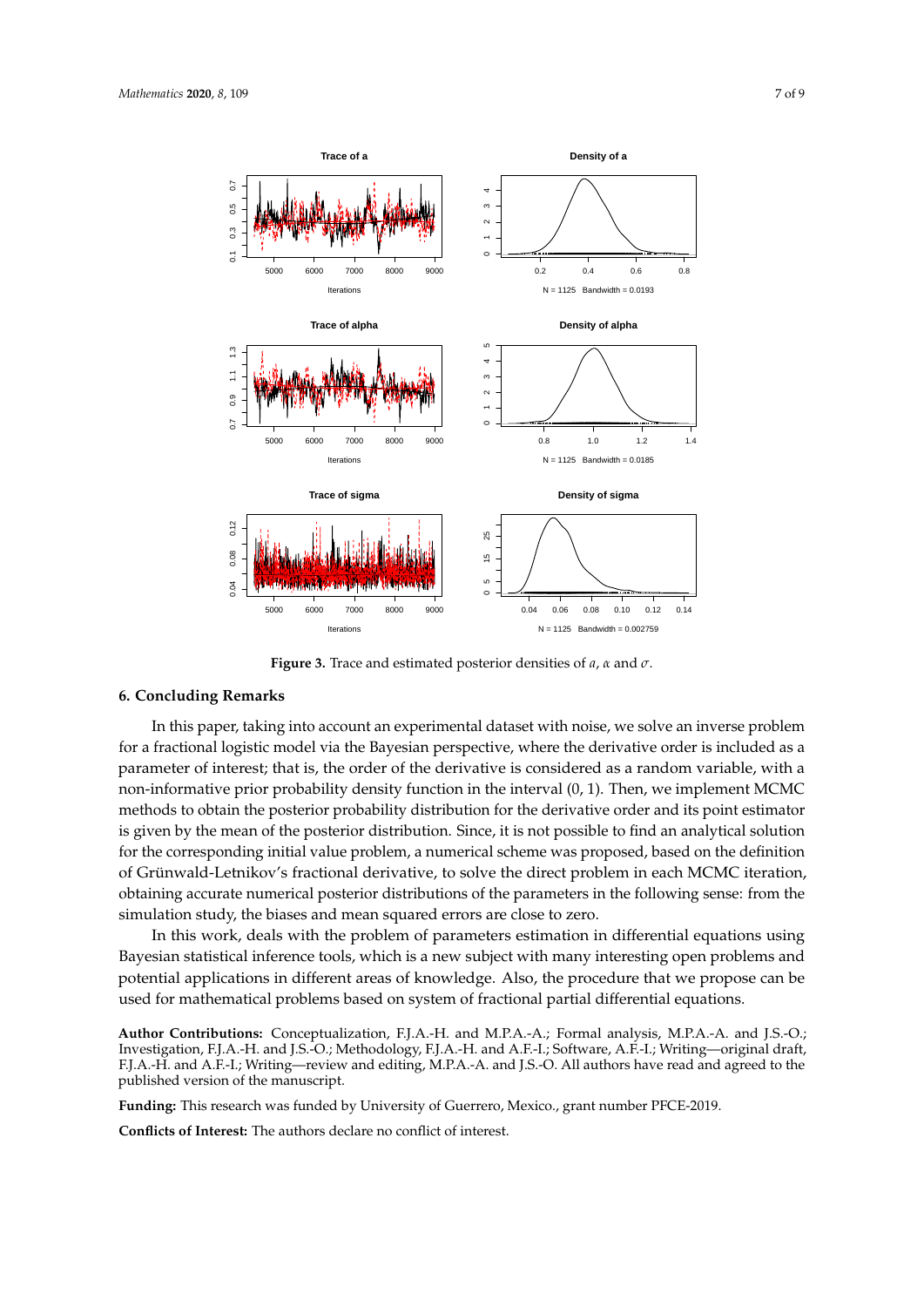### **References**

- <span id="page-7-0"></span>1. Monje, C.A.; Chen, Y.; Vinagre, B.M.; Xue, D.; Feliu-Batlle, V. *Fractional-Order Systems and Controls: Fundamentals and Applications*; Springer: Berlin/Heidelberg, Germany, 2010.
- 2. Vazquez, L.; Trujillo, J.J.; Velasco, M.P. Fractional heat equation and the second law of thermodynamics. *Fract. Calc. Appl. Anal.* **2011**, *14*, 334–342. [\[CrossRef\]](http://dx.doi.org/10.2478/s13540-011-0021-9)
- <span id="page-7-1"></span>3. Area, I.; Batarfi, H.; Losada, J.; Nieto, J.J.; Shammakh, W.; Torres, A. On a fractional order Ebola epidemic model. *Adv. Differ. Equ.* **2015**, *2015*, 278. [\[CrossRef\]](http://dx.doi.org/10.1186/s13662-015-0613-5)
- <span id="page-7-2"></span>4. Jin, B.; Rundell, W. A tutorial on inverse problems for anomalous diffusion processes. *Inverse Probl.* **2015**, *31*, 035003. [\[CrossRef\]](http://dx.doi.org/10.1088/0266-5611/31/3/035003)
- <span id="page-7-3"></span>5. Ariza-Hernandez, F.J.; Sanchez-Ortiz, J.; Arciga-Alejandre, M.P.; Vivas-Cruz, L.X. Bayesian Analysis for a Fractional Population Growth Model. *J. Appl. Math.* **2017**, *2017*, 9654506. [\[CrossRef\]](http://dx.doi.org/10.1155/2017/9654506)
- <span id="page-7-4"></span>6. Mitkowski, W.; Obraczka, A. Simple identification of fractional differential equation. *Solid State Phenom.* **2012**, *180*, 331–338. [\[CrossRef\]](http://dx.doi.org/10.4028/www.scientific.net/SSP.180.331)
- <span id="page-7-5"></span>7. Obraczka, A.; Mitkowski, W. The comparison of parameter identification methods for fractional, partial differential equation. *Solid State Phenom.* **2014**, *210*, 265–270. [\[CrossRef\]](http://dx.doi.org/10.4028/www.scientific.net/SSP.210.265)
- <span id="page-7-6"></span>8. Kaipio, J.; Somersalo, E. *Statistical and Computational Inverse Problems*; Springer: Berlin/Heidelberg, Germany, 2006; Volume 160.
- <span id="page-7-7"></span>9. Heydary, M.H.; Hooshmandasl, M.R.; Cattani, C.; Li, M. Legendre Wavelets Method for Solving Fractional Population Growth Model in a Closed System. *Math. Probl. Eng.* **2013**, *2013*, 161030. [\[CrossRef\]](http://dx.doi.org/10.1155/2013/161030)
- <span id="page-7-8"></span>10. Andrés Christen, J.; Capistrán, M.A.; Ángel Moreles, M. Numerical posterior distribution error control and expected Bayes Factors in the bayesian Uncertainty Quantification of Inverse Problems. *arXiv* **2016**, arXiv:1607.02194.
- <span id="page-7-9"></span>11. Banks, H.T.; Hu, S.; Thompson, W.C. *Modeling and Inverse Problems in the Presence of Uncertainty*; CRC Press: Boca Raton, FL, USA, 2014.
- <span id="page-7-10"></span>12. Tarantola, A. *Inverse Problem Theory and Methods for Model Parameter Estimation*; SIAM: Philadelphia, PA, USA, 2005.
- <span id="page-7-11"></span>13. Capistrán, M.A.; Christen, J.A.; Donnet, S. Bayesian Analysis of ODE's: Solver Optimal Accuracy and Bayes factors. *SIAM/ASA J. Uncertain. Quantif.* **2016**, *4*, 829–849. [\[CrossRef\]](http://dx.doi.org/10.1137/140976777)
- <span id="page-7-12"></span>14. Bhaumik, P. Bayesian two-step estimation in differential equation models. *Electron. J. Stat.* **2015**, *9*, 3124–3154. [\[CrossRef\]](http://dx.doi.org/10.1214/15-EJS1099)
- <span id="page-7-13"></span>15. Calvetti, D.; Kaipio, J.P.; Somersalo, E. Inverse problems in Bayesian framework. *Inverse Probl.* **2014**, *30*, 110301. [\[CrossRef\]](http://dx.doi.org/10.1088/0266-5611/30/11/110301)
- <span id="page-7-14"></span>16. Scherer, R.; Kalla, S.L.; Tang, Y.; Huang, J. The Grunwald- Letnikov method for fractional differential equations. *Comput. Math. Appl.* **2011**, *62*, 902–917. [\[CrossRef\]](http://dx.doi.org/10.1016/j.camwa.2011.03.054)
- <span id="page-7-15"></span>17. Fan, W.; Jiang, X.; Chen, S. Parameter estimation for the fractional fractal diffusion model based on its numerical solution. *Comput. Math. Appl.* **2016**, *71*, 641–651. [\[CrossRef\]](http://dx.doi.org/10.1016/j.camwa.2015.12.030)
- <span id="page-7-16"></span>18. Fan, W.; Jiang, X.; Qi, H. Parameter estimation for the generalized fractional element network Zener model based on the Bayesian method. *Physica A* **2015**, *427*, 40–49. [\[CrossRef\]](http://dx.doi.org/10.1016/j.physa.2015.02.037)
- <span id="page-7-17"></span>19. R Core Team. *R: A Language and Environment for Statistical Computing*; R Foundation for Statistical Computing: Vienna, Austria, 2014.
- <span id="page-7-18"></span>20. Plummer, M. *JAGS Version 4.3.0 User Manual*; International Agency for Research on Cancer: Lyon, France, 2017.
- <span id="page-7-20"></span>21. Su, Y.S.; Yajima, M. R2jags: Using R to Run 'JAGS'. R Package Version 0.5-7. Available online: [https:](https://CRAN.R-project.org/package=R2jags) [//CRAN.R-project.org/package=R2jags](https://CRAN.R-project.org/package=R2jags) (accessed on 1 December 2019).
- <span id="page-7-19"></span>22. Plummer, M. rjags: Bayesian Graphical Models Using MCMC. R Package Version 4-6. Available online: <https://CRAN.R-project.org/package=rjags> (accessed on 1 December 2019).